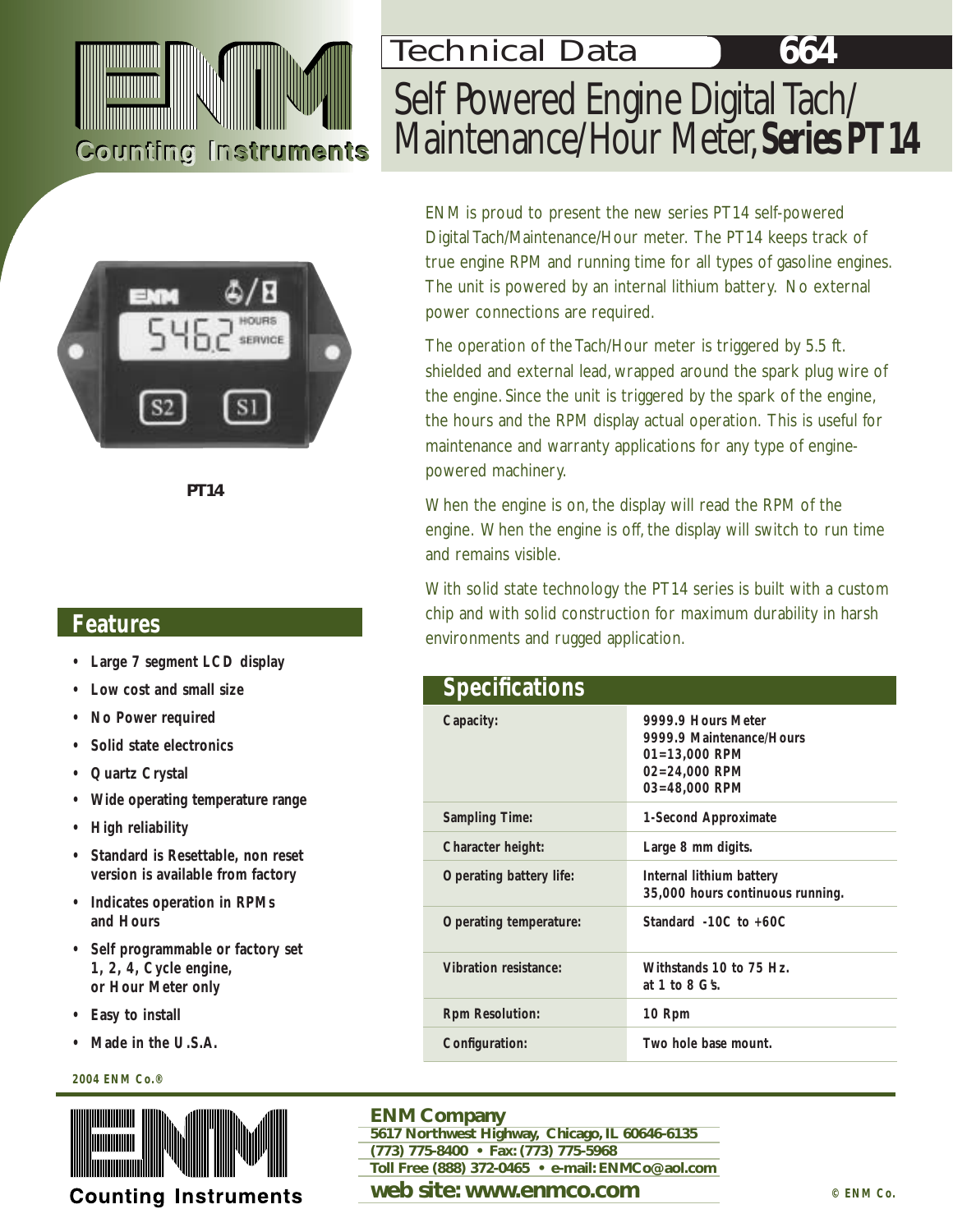

# SERIES PT14

Dimensional Data **664**



# **S1 & S2 PROGRAMMING INSTRUCTION WITH UNITS**

**2004 ENM Co.®**

#### **LIMITED WARRANTY HOUR METERS**

ENM Company hour meters are warranted to the consumer to be free from defects in material and workmanship for a period of 10,000 operating hours or for a period of 3 years, whichever first occurs. All ENM products which fall within the warranty period due to defects in material or workmanship will be repaired or replaced, at ENM's option, without charge to the consumer when returned with proof of purchase to any authorized ENM dealer in the United States, transportation charges prepaid, provided there is no evidence of improper installation, tampering, or other abuse. All implied warranties, including any implied warranty of merchantability or fitness for a particular purpose, shall be limited in duration to the express warranty period specified above. ENM disclaims any liability for consequential damages due to breach of any written or implied warranty on its hour meter. Datasheet information subject to change.



**ENM Company 5617 Northwest Highway, Chicago, IL 60646-6135 (773) 775-8400 • Fax: (773) 775-5968 • Toll Free (888) 372-0465 e-mail: ENMCo@aol.com** 

**ISO 9001:2008 Certified web site: www.enmco.com**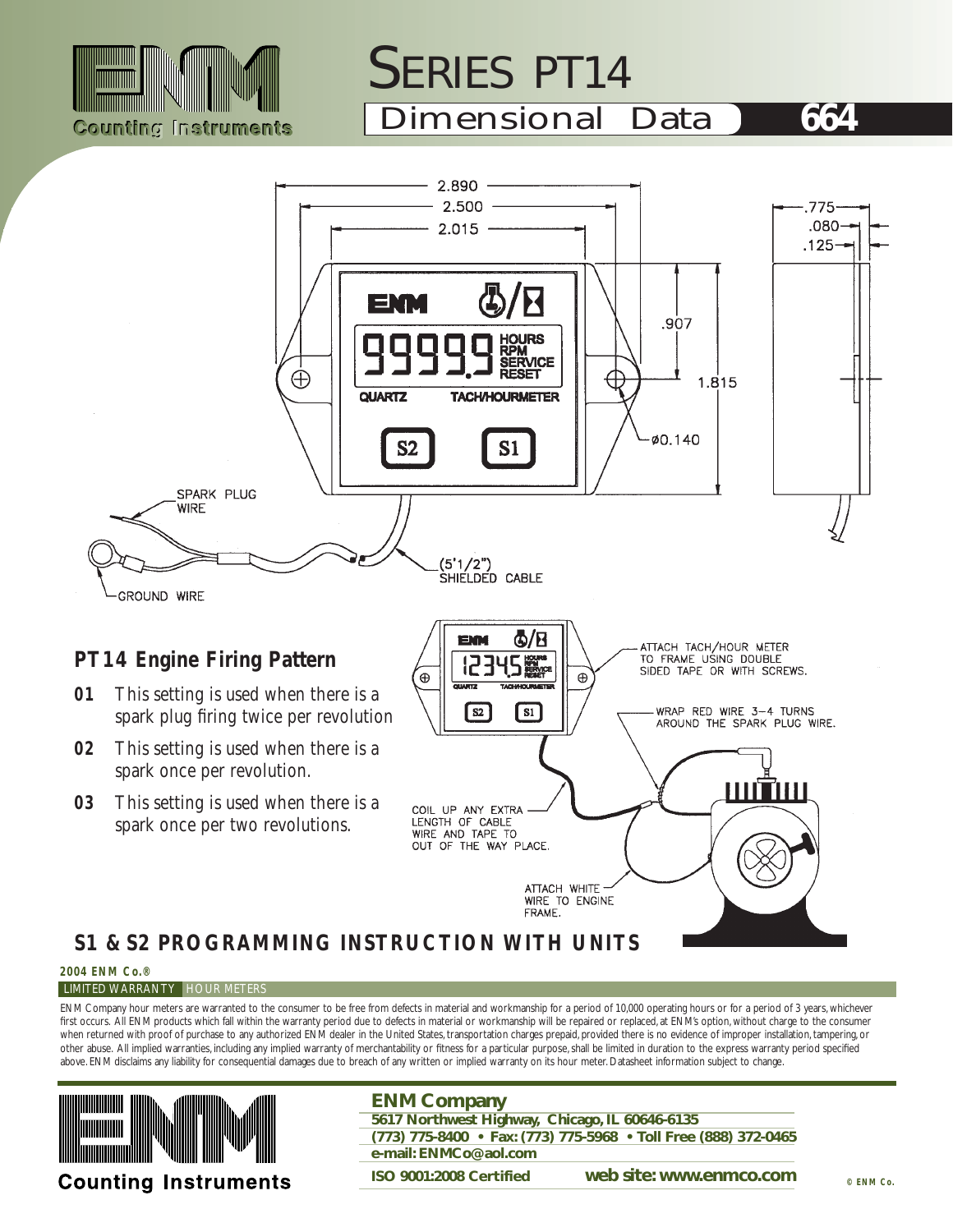# **INSTRUCTIONS**

### **ENM Company's New ENGINE MONITOR PT 14 SERIES**

#### **1 Introduction**

The ENGINE MONITOR is a self powered LCD Hour meter, Tachometer and Maintenance Meter. An internal lithium battery furnishes the power for the monitor. A wire around the spark plug wire of the engine provides both a tachometer signal and an indicator that the engine is running. The maintenance meter is used to alert maintenance personnel that a time interval has expired and maintenance should be performed on the engine.

Before changing any settings to the ENGINE MONITOR, ensure that the engine is off.

#### **2 Installation**

Unpack and attach the unit to a location where it can be easily read. Uncoil the shielded wire and wrap 3 or 4 turns of the red wire around the engine's spark plug wire. The white wire must be attached to the engine's frame. The LCD will display the accumulated hours on the hour meter and a **HOURS** icon.

### **3 TO SET THE TACHOMETER (SPARK PLUG FIRING REVOULTION)**

Press and hold the **S1** button for 4 seconds. The LCD will display **01**(spark plug fires twice per revolution), **02** (once per revolution), **03** (every other revolution), **04** (hours only, will not display RPM). Once you find your desired spark plug firing pattern, release the **S1** button. The LCD will blink for 8 to 10 seconds and return to total hour meter mode. The default for the standard model is **02** (once per revolution). This default can be changed during manufacturing.

#### **4 TO SET THE MAINTENANCE INTERVAL TIMER**

Press and hold down the **S2** button for 4 seconds. The right most digit on the LCD will flash and the **SERVICE** icon will be displayed. Pressing and holding the **S1** button will cause the flashing digit to automatically increment. When the desired number has been reached release the **S1** button and press the **S2** button for 1 second to increment to the next digit. Repeat above steps until the service time interval has been entered. After 14 to 16 seconds with no buttons pressed, the LCD display will return to total hours mode.



4/D

 $S1$ 

EMM

S2